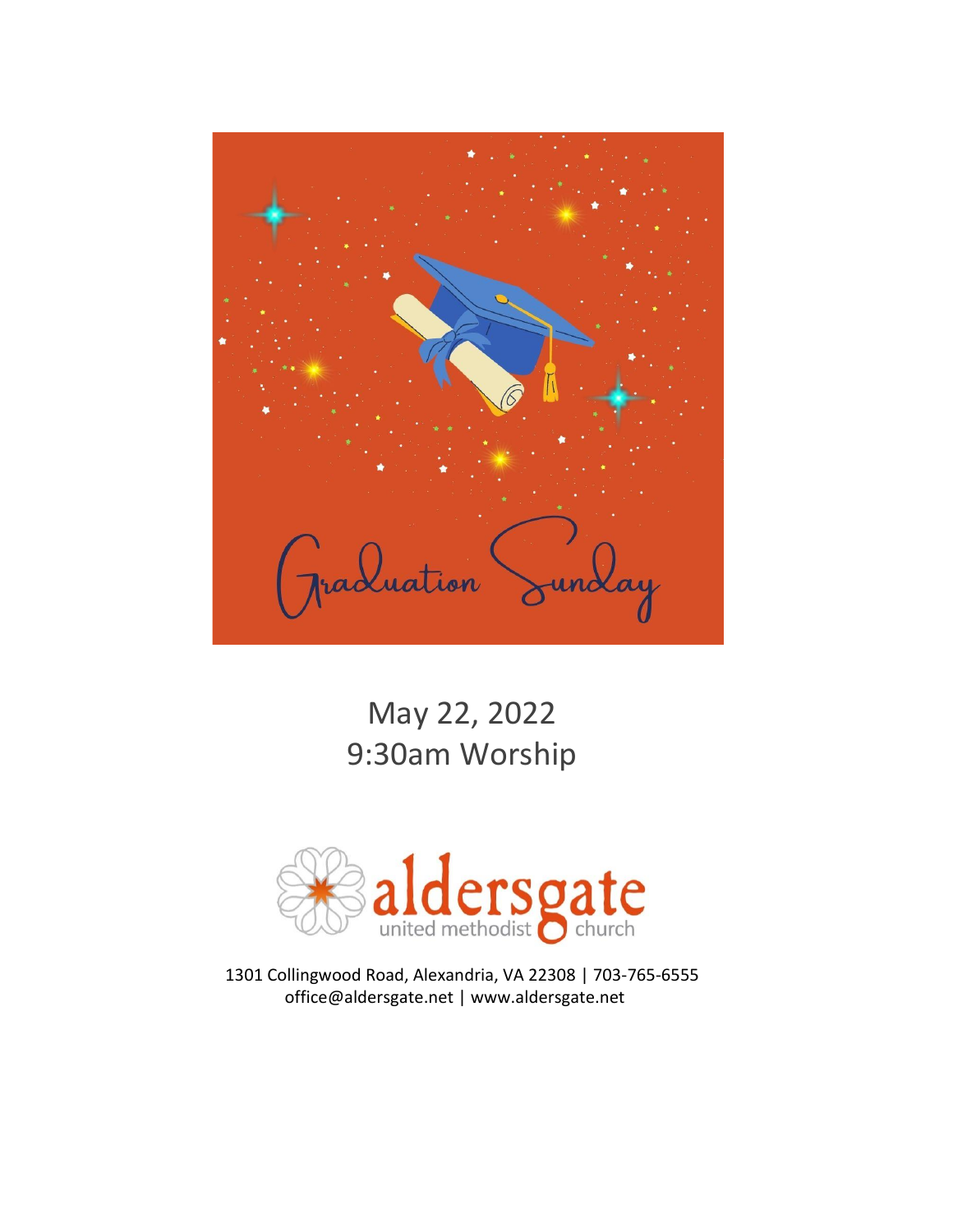## **Welcome to Worship at Aldersgate Church.**

## Gathering Music

## Welcome

## \* Singing

*Build My Life* • Words and Music by Brett Younker, Karl Martin, Kirby Kable, Matt Redman, and Pat Barrett **Worthy of ev'ry song we could ever sing, Worthy of all the praise we could ever bring, Worthy of ev'ry breath we could ever breathe;**

**We live for you, we live for you.**

**Jesus, the name above ev'ry other name, Jesus, the only one who could ever save, Worthy of ev'ry breath we could ever breathe; We live for you, we live for you.**

**Holy, there is no one like you, there is none beside you. Open up my eyes in wonder and show me who you are And fill me with your heart and lead me in your love to those around me.**

**Worthy of ev'ry song we could ever sing, Worthy of all the praise we could ever bring, Worthy of ev'ry breath we could ever breathe; We live for you.**

**Jesus, the name above ev'ry other name, Jesus, the only one who could ever save, Worthy of ev'ry breath we could ever breathe; We live for you, we live for you.**

**Holy, there is no one like you, there is none beside you. Open up my eyes in wonder and show me who you are And fill me with your heart and lead me in your love to those around me.**

**I will build my life upon your love, It is a firm foundation. I will put my trust in you alone And I will not be shaken.**

*© Said And Done Music (Admin. by Capitol CMG Publishing) sixsteps Music (Admin. by Capitol CMG Publishing), Thankyou Music (Admin. by Capitol CMG Publishing), worshiptogether.com songs (Admin. by Capitol CMG Publishing), and remaining portion is unaffiliated. | For use solely with the SongSelect Terms of Use. | All rights reserved. | CCLI # 2987967*

*Who You Say I Am* • Words and music by Ben Fielding and Reuben Morgan **Who am I that the highest King would welcome me? I was lost but he brought me in. Oh, his love for me, oh, his love for me.**

**Who the Son sets free, oh, is free indeed. I'm a child of God; yes, I am.**

**Free at last, he has ransomed me; His grace runs deep. While I was a slave to sin, Jesus died for me. Yes, he died for me.**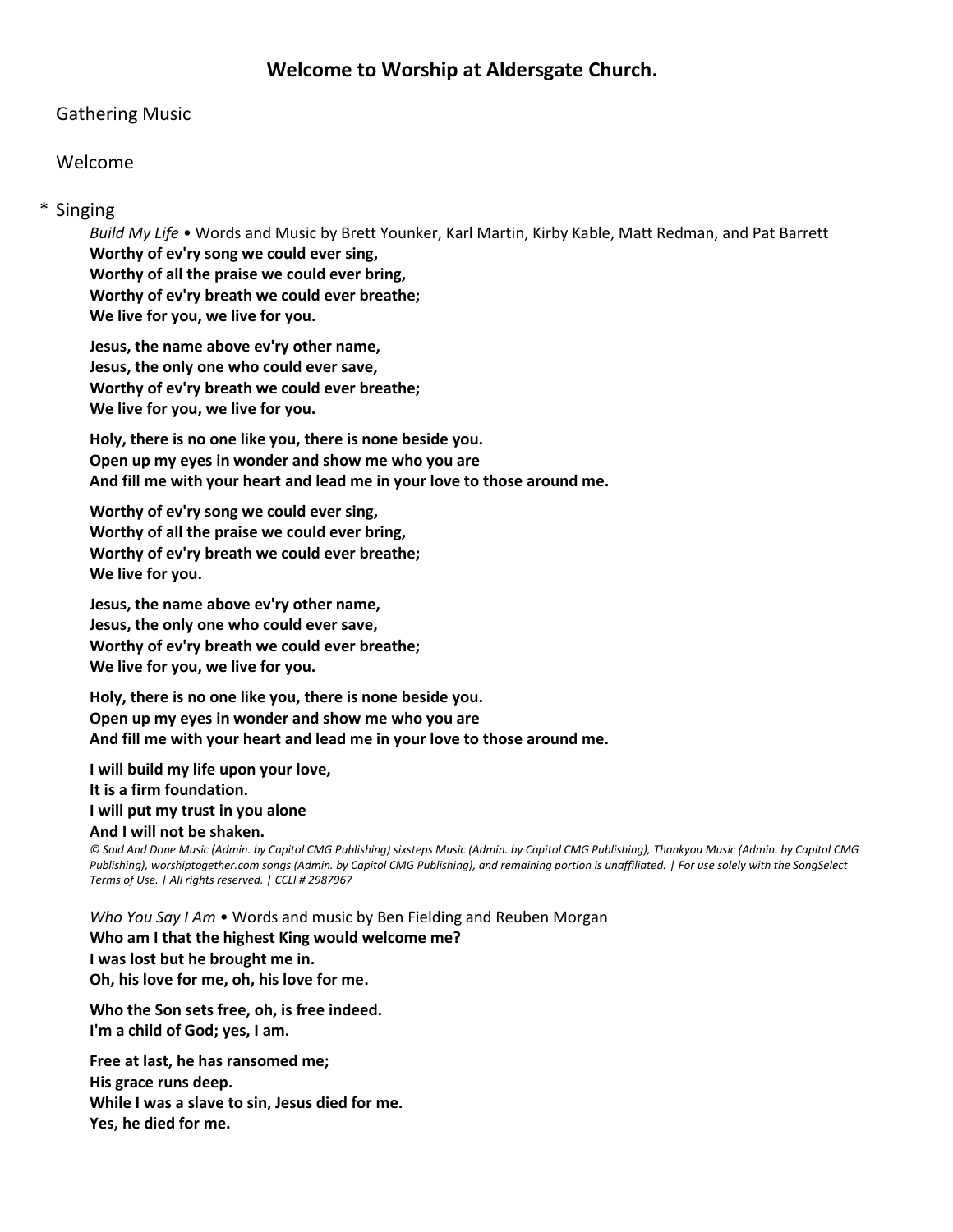**Who the Son sets free, oh, is free indeed. I'm a child of God; yes, I am.**

**In my Father's house, there's a place for me. I'm a child of God; yes, I am.**

**I am chosen, not forsaken; I am who you say I am. You are for me, not against me; I am who you say I am. Oh, I am who you say I am.**

**Who the Son sets free, oh, is free indeed. I'm a child of God; yes, I am.**

**In my Father's house, there's a place for me. I'm a child of God; yes, I am.** *©2017 Hillsong Music Publishing Australia | For use solely with the SongSelect Terms of Use. | All rights reserved. | CCLI # 2987967*

## \* Opening Prayer

**Gracious and loving God, how wonderful are the works of Your hands! We gather here today to celebrate a step forward into new places with new people and new experiences. Help us to remember the blessings that follow behind us. Let us love each other fearlessly and see Your will earnestly in all the days of our lives. Amen.**

## Community Time and Recognition of our Graduates

#### **High School Graduates**

Cameron Allen, West Potomac Catherine Campbell, West Potomac Andrew Stephen Csontos, Jr., Bishop Ireton Ashley Vivian Csontos, Bishop Ireton Makin Eitel, West Potomac Caitlin Forti, West Potomac Owen Harrison West Potomac **Ryan Matthews, West Potomac** Ryan Matthews, West Potomac Julianna O'Brien, James Madison High School Katherine Sowell, West Potomac

#### **College Graduates**

Maggie O'Brien, Notre Dame University **Daniel A. Pike, Virginia Commonwealth University** 

Caroline Yates, College of William and Mary

\* Passing of the Peace

Receiving of Our Tithes and Offerings

Anthem | Journeys Band

*Love Be True* • Words and music by Seven Mile Walk

## \* Doxology

**Praise God, from whom all blessings flow; praise God, all creatures here below; Alleluia! Alleluia! Praise God the source of all our gifts! Praise Jesus Christ whose power uplifts! Praise the Spirit, Holy Spirit! Alleluia! Alleluia! Alleluia!**

\* Offertory Prayer

Scripture